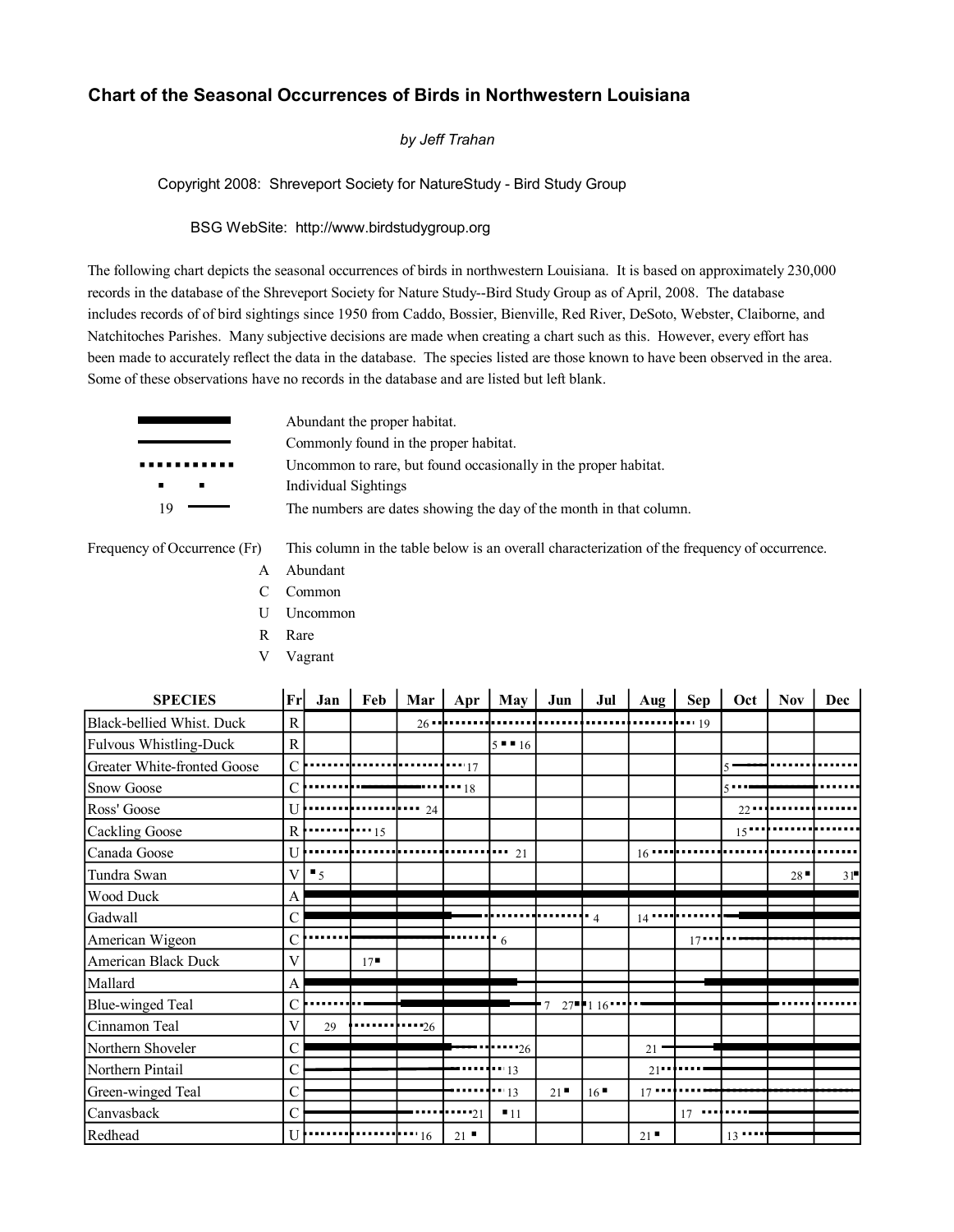| <b>SPECIES</b>                 | Fr                        | Jan                     | Feb                  | Mar            | Apr         | May                 | Jun                                 | Jul               | Aug $\vert$ | <b>Sep</b>        | Oct              | <b>Nov</b>        | Dec                 |
|--------------------------------|---------------------------|-------------------------|----------------------|----------------|-------------|---------------------|-------------------------------------|-------------------|-------------|-------------------|------------------|-------------------|---------------------|
| Ring-necked Duck               | $\boldsymbol{\mathsf{A}}$ |                         |                      |                |             |                     | $\blacksquare$ 20<br>$\overline{1}$ |                   |             | $11$              |                  |                   |                     |
| <b>Greater Scaup</b>           | ${\bf R}$                 |                         |                      | $-16$          | 17          |                     |                                     |                   |             |                   |                  | $11 -$            |                     |
| Lesser Scaup                   | $\mathbf{A}$              |                         |                      |                |             |                     | $-10$                               |                   | 21          | $19 -$            |                  |                   |                     |
| <b>Surf Scoter</b>             | $\mathbf V$               | $-7$                    |                      |                |             |                     |                                     |                   |             |                   |                  | $1 - 28$          |                     |
| White-winged Scoter            | $\mathbf V$               |                         |                      |                |             |                     |                                     |                   |             |                   | 30               |                   |                     |
| <b>Black Scoter</b>            | $\overline{\mathsf{V}}$   |                         |                      |                |             |                     |                                     |                   |             |                   |                  | $10 - 17$         |                     |
| Long-tailed Duck               | $\mathbf V$               |                         |                      |                |             |                     |                                     |                   |             |                   |                  |                   | 13                  |
| <b>Bufflehead</b>              | $\overline{C}$            |                         |                      |                | $\cdots$ 20 | $-13$               |                                     |                   |             |                   | 31               |                   |                     |
| Common Goldeneye               | U                         |                         |                      | $\cdots$ 15    |             |                     |                                     |                   |             |                   |                  | 11                |                     |
| Hooded Merganser               | $\overline{C}$            |                         |                      |                |             | $\cdots$ 30         | <b>HE</b>                           |                   | 28          |                   | þв.<br>30        |                   |                     |
| Common Merganser               | $\mathbf V$               |                         | n n                  |                |             |                     |                                     |                   |             |                   |                  |                   |                     |
| Red-breasted Merganser         | $\mathbf U$               |                         |                      |                |             |                     | $\cdot$ 2                           |                   |             |                   | $30\,$           |                   |                     |
| <b>Ruddy Duck</b>              | $\overline{A}$            |                         |                      |                |             |                     | .6                                  | ▎▖                | $21$ $"$    |                   |                  |                   |                     |
| Wild Turkey                    | U                         |                         |                      |                |             |                     |                                     |                   |             |                   |                  |                   |                     |
| Northern Bobwhite              | U                         |                         |                      |                |             |                     |                                     |                   |             |                   |                  |                   |                     |
| Red-throated Loon              | $\mathbf V$               |                         | $\blacksquare$       |                |             |                     |                                     |                   |             |                   |                  |                   |                     |
| Common Loon                    | $\mathcal{C}$             |                         |                      |                |             | $-11$               |                                     |                   |             |                   | $19 -$           |                   |                     |
| Pied-billed Grebe              | $\overline{A}$            |                         |                      |                |             |                     |                                     |                   |             |                   |                  |                   |                     |
| Horned Grebe                   | U                         |                         |                      | $-23$          |             |                     |                                     |                   |             |                   | 324              |                   |                     |
| Red-necked Grebe               | $\overline{\mathsf{V}}$   | $19$ $\blacksquare$     |                      |                |             |                     |                                     |                   |             | $26 -$            |                  |                   |                     |
| <b>Eared Grebe</b>             | ${\bf R}$                 |                         |                      | <br>30         |             |                     |                                     |                   |             | 17                | $18$ $-$         |                   |                     |
| Western Grebe                  | V                         | $\mathbf{m}=\mathbf{m}$ |                      |                |             |                     |                                     |                   |             |                   |                  | $-11$             |                     |
| American White Pelican         | $\mathbf{A}$              |                         |                      |                |             |                     |                                     |                   |             |                   |                  |                   |                     |
| <b>Brown Pelican</b>           | $\overline{\mathsf{V}}$   |                         |                      |                | $17 -$      | $11$ $$ $13$        |                                     | $\blacksquare$    |             |                   | $-12$            |                   |                     |
| Neotropic Cormorant            | $\overline{\mathsf{V}}$   | $\blacksquare$          |                      | $\blacksquare$ |             | п                   |                                     |                   | п           | п.                | $\blacksquare$   |                   |                     |
| Double-crested Cormorant       | A                         |                         |                      |                |             |                     |                                     |                   |             |                   |                  |                   |                     |
| Anhinga                        | $\mathcal{C}$             |                         |                      |                |             |                     |                                     |                   |             |                   |                  |                   |                     |
| Magnificant Frigatebird        | $\overline{V}$            |                         |                      |                |             |                     |                                     |                   |             | $25 -$            |                  |                   |                     |
| American Bittern               | ${\bf R}$                 | $-4$                    |                      | $6$            |             | $\cdots$ 15         |                                     |                   | 17          |                   | $\cdots_{21}$    |                   | 31                  |
| Least Bittern                  | $\mathbf U$               |                         |                      | 18             | $20 -$      |                     |                                     |                   |             | $-16$             |                  |                   |                     |
| <b>Great Blue Heron</b>        | $\overline{A}$            |                         |                      |                |             |                     |                                     |                   |             |                   |                  |                   |                     |
| <b>Great Egret</b>             | A                         |                         |                      |                |             |                     |                                     |                   |             |                   |                  |                   |                     |
| <b>Snowy Egret</b>             | $\overline{A}$            |                         |                      |                |             |                     |                                     |                   |             |                   |                  |                   |                     |
| Little Blue Heron              | $\mathbf{A}$              |                         |                      |                |             |                     |                                     |                   |             |                   |                  |                   |                     |
| <b>Tricolored Heron</b>        | $\mathbf C$               |                         |                      |                |             |                     |                                     |                   |             |                   |                  |                   |                     |
| Cattle Egret                   | $\overline{A}$            |                         |                      |                |             |                     |                                     |                   |             |                   |                  |                   |                     |
| Green Heron                    | $\mathbf{A}$              | 19                      |                      | 18             |             |                     |                                     |                   |             |                   |                  |                   |                     |
| <b>Blk-crowned Night-Heron</b> | $\mathbf C$               |                         |                      |                |             |                     |                                     |                   |             |                   |                  |                   |                     |
| Yell-crowned Night-Heron       | $\overline{C}$            | $\blacksquare$          | $\mathbf{I}_2$<br>27 | $4^{\bullet}$  |             |                     |                                     |                   |             |                   | "14"             | $\blacksquare$ 14 | $\blacksquare$      |
| White Ibis                     | $\mathbf{A}$              |                         |                      |                |             |                     |                                     |                   |             |                   |                  |                   |                     |
| White-faced Ibis               |                           | $R \mid 2$              |                      | $-11$          |             | $\cdots$ 26         |                                     |                   |             |                   | $\cdots$ 22      | 20                | 27                  |
| Roseate Spoonbill              | $\mathbf U$               |                         |                      |                | 30          | $-18$               |                                     | $22 -$            |             |                   |                  | -⊩ 6              |                     |
| Wood Stork                     |                           | $U = 1,4,5$             | 24                   |                |             | $20$ $\blacksquare$ | Q                                   |                   |             |                   | $-8$             |                   |                     |
| <b>Black Vulture</b>           | $\boldsymbol{\rm{A}}$     |                         |                      |                |             |                     |                                     |                   |             |                   |                  |                   |                     |
| <b>Turkey Vulture</b>          | $\overline{A}$            |                         |                      |                |             |                     |                                     |                   |             |                   |                  |                   |                     |
| Osprey                         | $\mathbf U$               |                         |                      |                |             |                     |                                     |                   |             |                   |                  |                   |                     |
| Swallow-tailed Kite            | $\overline{\mathsf{V}}$   |                         |                      |                | $-7, 8$     |                     | $\blacksquare$ 11                   | $\blacksquare$ 10 |             | $16 - 21$ 7 $17$  |                  |                   |                     |
| White-tailed Kite              | $\overline{V}$            |                         | 15                   |                | $30 - 11$   | $\blacksquare$      | -1                                  |                   |             | $31$ $1 \cdot 13$ | $\blacksquare_8$ |                   | $15$ $\blacksquare$ |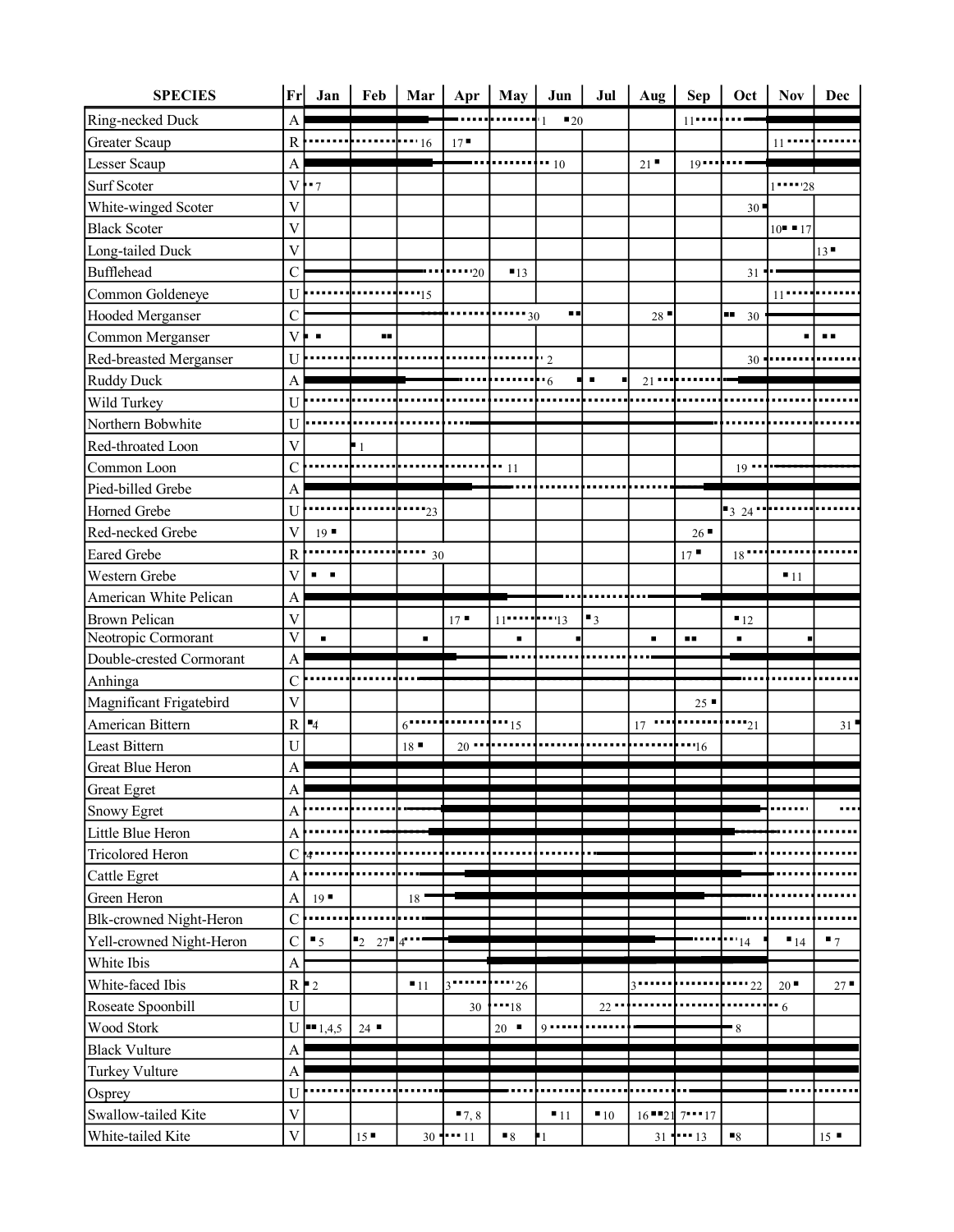| $\overline{C}$<br>$10$ $\blacksquare$<br>Mississippi Kite<br>$-256$<br>$16$ $-$<br>$31 - 1$<br>U<br><b>Bald Eagle</b><br>Northern Harrier<br>$\mathsf{C}$<br>16<br>$Q = 1$<br>$-13$<br>$4 -$<br>Sharp-shinned Hawk<br>${\bf U}$<br>$\mathcal{C}_{\mathcal{C}}$<br>Cooper's Hawk<br>Red-shouldered Hawk<br>$\mathcal{C}$<br>$\mathsf{C}$<br>Broad-winged Hawk<br>$4^{\circ} 21^{\circ}$<br>$9 - 22$<br>16<br>шm,<br>$\mathbf U$<br>$\blacksquare$ $\blacksquare$ 15<br>Swainson's Hawk<br>25<br>28<br>$\cdot$ 6 $\cdot$<br>$\blacksquare$<br>$3$<br>31<br>Red-tailed Hawk<br>$\mathbf{A}$<br>$\overline{\mathsf{V}}$<br>Ferruginous Hawk<br>$\blacksquare$<br>Rough-legged Hawk<br>V<br>$9 - 1 - 1$<br>$\cdots$ 14<br>$\overline{\mathsf{V}}$<br>Golden Eagle<br>$\blacksquare$ 5,6<br>$12$ $13$<br>American Kestrel<br>A<br>Merlin<br>$\mathbb{R}$<br>$15$ $\cdots$<br>$\overline{2}$<br>Peregrine Falcon<br>$\cdots$ $\cdots$ 22<br>$\mathbb{R}$<br>$19$<br>$\blacksquare$<br>$9 \cdots \cdots \cdots 13$<br>$\blacksquare$ 3 $\blacksquare$ 14,15<br>Yellow Rail<br>${\bf R}$<br>$\cdots$ $\cdots$ 12<br>20<br><b>Black Rail</b><br>${\bf R}$<br>$7 - 12$<br>U<br>14<br>18<br>$6$<br>$\mathbf{r}$ 5<br>$\mathbf U$<br>24<br>$13 -$<br>$\cdots$ 20<br>$-10$<br>$16$ $16$ $16$<br>$1 - 17$<br>Sora<br>$\mathbf C$<br>$-18$<br>31<br>${\bf R}$<br>Purple Gallinule<br>$-4$<br>$-18$<br>$\mathbf{1}$<br>$\mathsf{C}$<br>$\mathbf{A}$<br>American Coot<br>$6^{\bullet}$<br>U<br>$-20$<br>$4^{\bullet}$<br><b>Black-belllied Plover</b><br>${\bf R}$<br>╋ 4<br>$24$ $\cdots$ $23$<br>$7 - - -$<br>$\mathbf C$<br>American Golden Plover<br>$\blacksquare$ 4<br>$17 - 27$ 5<br>$-10$<br>26<br>$\overline{R}$<br><b>Snowy Plover</b><br>15<br>U<br>$\cdot$ 14 $\cdot$ 27<br>18<br>$630 - 1$<br>4<br>$\mathbf R$<br>Piping Plover<br>17<br>Killdeer<br>A<br>$C = 2 - 11$<br>$8 - 18 -$<br>$\cdot$ <sup>2</sup><br>American Avocet<br>$U$ <sup>4</sup><br>$15$ $\blacksquare$<br>$\blacksquare_8$<br>16<br>$\cdots$ 22 |
|----------------------------------------------------------------------------------------------------------------------------------------------------------------------------------------------------------------------------------------------------------------------------------------------------------------------------------------------------------------------------------------------------------------------------------------------------------------------------------------------------------------------------------------------------------------------------------------------------------------------------------------------------------------------------------------------------------------------------------------------------------------------------------------------------------------------------------------------------------------------------------------------------------------------------------------------------------------------------------------------------------------------------------------------------------------------------------------------------------------------------------------------------------------------------------------------------------------------------------------------------------------------------------------------------------------------------------------------------------------------------------------------------------------------------------------------------------------------------------------------------------------------------------------------------------------------------------------------------------------------------------------------------------------------------------------------------------------------------------------------------------------------------------------------------------------------------------------------------------------------------------------------------------------------------------------------------------------------------------------------------------------|
|                                                                                                                                                                                                                                                                                                                                                                                                                                                                                                                                                                                                                                                                                                                                                                                                                                                                                                                                                                                                                                                                                                                                                                                                                                                                                                                                                                                                                                                                                                                                                                                                                                                                                                                                                                                                                                                                                                                                                                                                                |
|                                                                                                                                                                                                                                                                                                                                                                                                                                                                                                                                                                                                                                                                                                                                                                                                                                                                                                                                                                                                                                                                                                                                                                                                                                                                                                                                                                                                                                                                                                                                                                                                                                                                                                                                                                                                                                                                                                                                                                                                                |
|                                                                                                                                                                                                                                                                                                                                                                                                                                                                                                                                                                                                                                                                                                                                                                                                                                                                                                                                                                                                                                                                                                                                                                                                                                                                                                                                                                                                                                                                                                                                                                                                                                                                                                                                                                                                                                                                                                                                                                                                                |
|                                                                                                                                                                                                                                                                                                                                                                                                                                                                                                                                                                                                                                                                                                                                                                                                                                                                                                                                                                                                                                                                                                                                                                                                                                                                                                                                                                                                                                                                                                                                                                                                                                                                                                                                                                                                                                                                                                                                                                                                                |
|                                                                                                                                                                                                                                                                                                                                                                                                                                                                                                                                                                                                                                                                                                                                                                                                                                                                                                                                                                                                                                                                                                                                                                                                                                                                                                                                                                                                                                                                                                                                                                                                                                                                                                                                                                                                                                                                                                                                                                                                                |
|                                                                                                                                                                                                                                                                                                                                                                                                                                                                                                                                                                                                                                                                                                                                                                                                                                                                                                                                                                                                                                                                                                                                                                                                                                                                                                                                                                                                                                                                                                                                                                                                                                                                                                                                                                                                                                                                                                                                                                                                                |
| King Rail<br>Virginia Rail<br>Common Moorhen<br>Sandhill Crane<br>Semipalmated Plover<br><b>Black-necked Stilt</b>                                                                                                                                                                                                                                                                                                                                                                                                                                                                                                                                                                                                                                                                                                                                                                                                                                                                                                                                                                                                                                                                                                                                                                                                                                                                                                                                                                                                                                                                                                                                                                                                                                                                                                                                                                                                                                                                                             |
|                                                                                                                                                                                                                                                                                                                                                                                                                                                                                                                                                                                                                                                                                                                                                                                                                                                                                                                                                                                                                                                                                                                                                                                                                                                                                                                                                                                                                                                                                                                                                                                                                                                                                                                                                                                                                                                                                                                                                                                                                |
|                                                                                                                                                                                                                                                                                                                                                                                                                                                                                                                                                                                                                                                                                                                                                                                                                                                                                                                                                                                                                                                                                                                                                                                                                                                                                                                                                                                                                                                                                                                                                                                                                                                                                                                                                                                                                                                                                                                                                                                                                |
|                                                                                                                                                                                                                                                                                                                                                                                                                                                                                                                                                                                                                                                                                                                                                                                                                                                                                                                                                                                                                                                                                                                                                                                                                                                                                                                                                                                                                                                                                                                                                                                                                                                                                                                                                                                                                                                                                                                                                                                                                |
|                                                                                                                                                                                                                                                                                                                                                                                                                                                                                                                                                                                                                                                                                                                                                                                                                                                                                                                                                                                                                                                                                                                                                                                                                                                                                                                                                                                                                                                                                                                                                                                                                                                                                                                                                                                                                                                                                                                                                                                                                |
|                                                                                                                                                                                                                                                                                                                                                                                                                                                                                                                                                                                                                                                                                                                                                                                                                                                                                                                                                                                                                                                                                                                                                                                                                                                                                                                                                                                                                                                                                                                                                                                                                                                                                                                                                                                                                                                                                                                                                                                                                |
|                                                                                                                                                                                                                                                                                                                                                                                                                                                                                                                                                                                                                                                                                                                                                                                                                                                                                                                                                                                                                                                                                                                                                                                                                                                                                                                                                                                                                                                                                                                                                                                                                                                                                                                                                                                                                                                                                                                                                                                                                |
|                                                                                                                                                                                                                                                                                                                                                                                                                                                                                                                                                                                                                                                                                                                                                                                                                                                                                                                                                                                                                                                                                                                                                                                                                                                                                                                                                                                                                                                                                                                                                                                                                                                                                                                                                                                                                                                                                                                                                                                                                |
|                                                                                                                                                                                                                                                                                                                                                                                                                                                                                                                                                                                                                                                                                                                                                                                                                                                                                                                                                                                                                                                                                                                                                                                                                                                                                                                                                                                                                                                                                                                                                                                                                                                                                                                                                                                                                                                                                                                                                                                                                |
|                                                                                                                                                                                                                                                                                                                                                                                                                                                                                                                                                                                                                                                                                                                                                                                                                                                                                                                                                                                                                                                                                                                                                                                                                                                                                                                                                                                                                                                                                                                                                                                                                                                                                                                                                                                                                                                                                                                                                                                                                |
|                                                                                                                                                                                                                                                                                                                                                                                                                                                                                                                                                                                                                                                                                                                                                                                                                                                                                                                                                                                                                                                                                                                                                                                                                                                                                                                                                                                                                                                                                                                                                                                                                                                                                                                                                                                                                                                                                                                                                                                                                |
|                                                                                                                                                                                                                                                                                                                                                                                                                                                                                                                                                                                                                                                                                                                                                                                                                                                                                                                                                                                                                                                                                                                                                                                                                                                                                                                                                                                                                                                                                                                                                                                                                                                                                                                                                                                                                                                                                                                                                                                                                |
|                                                                                                                                                                                                                                                                                                                                                                                                                                                                                                                                                                                                                                                                                                                                                                                                                                                                                                                                                                                                                                                                                                                                                                                                                                                                                                                                                                                                                                                                                                                                                                                                                                                                                                                                                                                                                                                                                                                                                                                                                |
|                                                                                                                                                                                                                                                                                                                                                                                                                                                                                                                                                                                                                                                                                                                                                                                                                                                                                                                                                                                                                                                                                                                                                                                                                                                                                                                                                                                                                                                                                                                                                                                                                                                                                                                                                                                                                                                                                                                                                                                                                |
|                                                                                                                                                                                                                                                                                                                                                                                                                                                                                                                                                                                                                                                                                                                                                                                                                                                                                                                                                                                                                                                                                                                                                                                                                                                                                                                                                                                                                                                                                                                                                                                                                                                                                                                                                                                                                                                                                                                                                                                                                |
|                                                                                                                                                                                                                                                                                                                                                                                                                                                                                                                                                                                                                                                                                                                                                                                                                                                                                                                                                                                                                                                                                                                                                                                                                                                                                                                                                                                                                                                                                                                                                                                                                                                                                                                                                                                                                                                                                                                                                                                                                |
|                                                                                                                                                                                                                                                                                                                                                                                                                                                                                                                                                                                                                                                                                                                                                                                                                                                                                                                                                                                                                                                                                                                                                                                                                                                                                                                                                                                                                                                                                                                                                                                                                                                                                                                                                                                                                                                                                                                                                                                                                |
|                                                                                                                                                                                                                                                                                                                                                                                                                                                                                                                                                                                                                                                                                                                                                                                                                                                                                                                                                                                                                                                                                                                                                                                                                                                                                                                                                                                                                                                                                                                                                                                                                                                                                                                                                                                                                                                                                                                                                                                                                |
|                                                                                                                                                                                                                                                                                                                                                                                                                                                                                                                                                                                                                                                                                                                                                                                                                                                                                                                                                                                                                                                                                                                                                                                                                                                                                                                                                                                                                                                                                                                                                                                                                                                                                                                                                                                                                                                                                                                                                                                                                |
|                                                                                                                                                                                                                                                                                                                                                                                                                                                                                                                                                                                                                                                                                                                                                                                                                                                                                                                                                                                                                                                                                                                                                                                                                                                                                                                                                                                                                                                                                                                                                                                                                                                                                                                                                                                                                                                                                                                                                                                                                |
|                                                                                                                                                                                                                                                                                                                                                                                                                                                                                                                                                                                                                                                                                                                                                                                                                                                                                                                                                                                                                                                                                                                                                                                                                                                                                                                                                                                                                                                                                                                                                                                                                                                                                                                                                                                                                                                                                                                                                                                                                |
|                                                                                                                                                                                                                                                                                                                                                                                                                                                                                                                                                                                                                                                                                                                                                                                                                                                                                                                                                                                                                                                                                                                                                                                                                                                                                                                                                                                                                                                                                                                                                                                                                                                                                                                                                                                                                                                                                                                                                                                                                |
|                                                                                                                                                                                                                                                                                                                                                                                                                                                                                                                                                                                                                                                                                                                                                                                                                                                                                                                                                                                                                                                                                                                                                                                                                                                                                                                                                                                                                                                                                                                                                                                                                                                                                                                                                                                                                                                                                                                                                                                                                |
|                                                                                                                                                                                                                                                                                                                                                                                                                                                                                                                                                                                                                                                                                                                                                                                                                                                                                                                                                                                                                                                                                                                                                                                                                                                                                                                                                                                                                                                                                                                                                                                                                                                                                                                                                                                                                                                                                                                                                                                                                |
|                                                                                                                                                                                                                                                                                                                                                                                                                                                                                                                                                                                                                                                                                                                                                                                                                                                                                                                                                                                                                                                                                                                                                                                                                                                                                                                                                                                                                                                                                                                                                                                                                                                                                                                                                                                                                                                                                                                                                                                                                |
|                                                                                                                                                                                                                                                                                                                                                                                                                                                                                                                                                                                                                                                                                                                                                                                                                                                                                                                                                                                                                                                                                                                                                                                                                                                                                                                                                                                                                                                                                                                                                                                                                                                                                                                                                                                                                                                                                                                                                                                                                |
| <b>Greater Yellowlegs</b><br>$\mathsf{C}$<br>$17 -$<br>22<br>$8^{\circ}$                                                                                                                                                                                                                                                                                                                                                                                                                                                                                                                                                                                                                                                                                                                                                                                                                                                                                                                                                                                                                                                                                                                                                                                                                                                                                                                                                                                                                                                                                                                                                                                                                                                                                                                                                                                                                                                                                                                                       |
| $\mathbf C$<br>Lesser Yellowlegs<br>25 7 24<br>$8 -$<br>23<br>$-26$                                                                                                                                                                                                                                                                                                                                                                                                                                                                                                                                                                                                                                                                                                                                                                                                                                                                                                                                                                                                                                                                                                                                                                                                                                                                                                                                                                                                                                                                                                                                                                                                                                                                                                                                                                                                                                                                                                                                            |
| $C$   $2$<br>Solitary Sandpiper<br>18<br>$\cdots_{19}$<br>$16$ $\blacksquare$<br>$13 -$<br>4                                                                                                                                                                                                                                                                                                                                                                                                                                                                                                                                                                                                                                                                                                                                                                                                                                                                                                                                                                                                                                                                                                                                                                                                                                                                                                                                                                                                                                                                                                                                                                                                                                                                                                                                                                                                                                                                                                                   |
| Willet<br>${\bf R}$<br>$9 -$<br>$8 =$<br>$2 - 17$<br>q                                                                                                                                                                                                                                                                                                                                                                                                                                                                                                                                                                                                                                                                                                                                                                                                                                                                                                                                                                                                                                                                                                                                                                                                                                                                                                                                                                                                                                                                                                                                                                                                                                                                                                                                                                                                                                                                                                                                                         |
| Spotted Sandpiper<br>$\mathcal{C}$<br>$9 -$<br>$\cdots$ 20                                                                                                                                                                                                                                                                                                                                                                                                                                                                                                                                                                                                                                                                                                                                                                                                                                                                                                                                                                                                                                                                                                                                                                                                                                                                                                                                                                                                                                                                                                                                                                                                                                                                                                                                                                                                                                                                                                                                                     |
| <b>Upland Sandpiper</b><br>$\mathbf U$<br>$23$ $-$<br>$\cdots_{13}$<br>21<br>''28                                                                                                                                                                                                                                                                                                                                                                                                                                                                                                                                                                                                                                                                                                                                                                                                                                                                                                                                                                                                                                                                                                                                                                                                                                                                                                                                                                                                                                                                                                                                                                                                                                                                                                                                                                                                                                                                                                                              |
| Long-billed Curlew<br>${\bf R}$<br>$\blacksquare$ 6<br>$18 - 24$<br>20                                                                                                                                                                                                                                                                                                                                                                                                                                                                                                                                                                                                                                                                                                                                                                                                                                                                                                                                                                                                                                                                                                                                                                                                                                                                                                                                                                                                                                                                                                                                                                                                                                                                                                                                                                                                                                                                                                                                         |
| Hudsonian Godwit<br>${\bf R}$<br>$2^{11}$ 24                                                                                                                                                                                                                                                                                                                                                                                                                                                                                                                                                                                                                                                                                                                                                                                                                                                                                                                                                                                                                                                                                                                                                                                                                                                                                                                                                                                                                                                                                                                                                                                                                                                                                                                                                                                                                                                                                                                                                                   |
| Marbled Godwit<br>${\bf R}$<br>$8 - -$<br>†3                                                                                                                                                                                                                                                                                                                                                                                                                                                                                                                                                                                                                                                                                                                                                                                                                                                                                                                                                                                                                                                                                                                                                                                                                                                                                                                                                                                                                                                                                                                                                                                                                                                                                                                                                                                                                                                                                                                                                                   |
| ${\bf R}$<br><b>Ruddy Turnstone</b><br>20<br>$-15$<br>30                                                                                                                                                                                                                                                                                                                                                                                                                                                                                                                                                                                                                                                                                                                                                                                                                                                                                                                                                                                                                                                                                                                                                                                                                                                                                                                                                                                                                                                                                                                                                                                                                                                                                                                                                                                                                                                                                                                                                       |
| Red Knot<br>${\bf R}$<br>$29 - 8$<br>31                                                                                                                                                                                                                                                                                                                                                                                                                                                                                                                                                                                                                                                                                                                                                                                                                                                                                                                                                                                                                                                                                                                                                                                                                                                                                                                                                                                                                                                                                                                                                                                                                                                                                                                                                                                                                                                                                                                                                                        |
| Sanderling<br>$\mathbf R$<br>$179 - 14$<br>18<br>$9 - -$<br>$\cdots$ 18                                                                                                                                                                                                                                                                                                                                                                                                                                                                                                                                                                                                                                                                                                                                                                                                                                                                                                                                                                                                                                                                                                                                                                                                                                                                                                                                                                                                                                                                                                                                                                                                                                                                                                                                                                                                                                                                                                                                        |
| $\mathbf C$<br>Semipalmated Sandpiper<br>20<br>$-15$<br>$10^{\circ}$<br>$17 - 22$<br>$-7$ 27                                                                                                                                                                                                                                                                                                                                                                                                                                                                                                                                                                                                                                                                                                                                                                                                                                                                                                                                                                                                                                                                                                                                                                                                                                                                                                                                                                                                                                                                                                                                                                                                                                                                                                                                                                                                                                                                                                                   |
| $\mathbf C$<br>Western Sandpiper<br>$13$ $\cdots$ $9$<br>$30\,$<br>$-12$                                                                                                                                                                                                                                                                                                                                                                                                                                                                                                                                                                                                                                                                                                                                                                                                                                                                                                                                                                                                                                                                                                                                                                                                                                                                                                                                                                                                                                                                                                                                                                                                                                                                                                                                                                                                                                                                                                                                       |
| $\overline{C}$<br>$\blacksquare$<br>Least Sandpiper<br>23<br>6                                                                                                                                                                                                                                                                                                                                                                                                                                                                                                                                                                                                                                                                                                                                                                                                                                                                                                                                                                                                                                                                                                                                                                                                                                                                                                                                                                                                                                                                                                                                                                                                                                                                                                                                                                                                                                                                                                                                                 |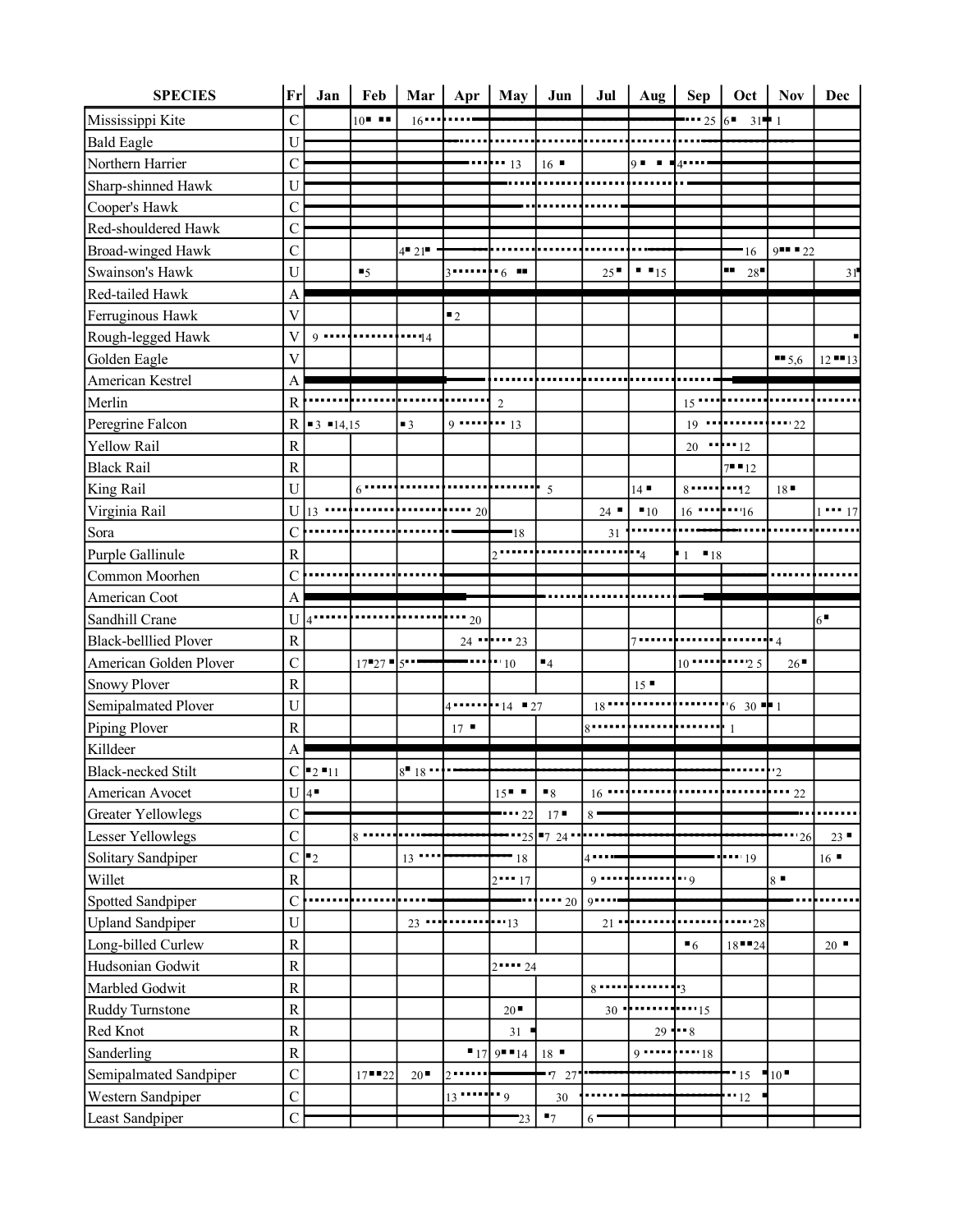| <b>SPECIES</b>                 | $\mathbf{Fr}$           | Jan                | Feb                      | Mar                 |                        | Apr May     | Jun                 | Jul                 |                     |                     | Aug   Sep   Oct    | <b>Nov</b>              | Dec               |
|--------------------------------|-------------------------|--------------------|--------------------------|---------------------|------------------------|-------------|---------------------|---------------------|---------------------|---------------------|--------------------|-------------------------|-------------------|
| White-rumped Sandpiper         | ${\bf U}$               |                    |                          |                     | $24 -$                 |             | $-1327 -$           | 12                  | $8 - 29$            |                     |                    |                         |                   |
| <b>Baird's Sandpiper</b>       | $\mathbf U$             |                    |                          | $14$                |                        | $\cdots$ 26 |                     | $20 -$              |                     |                     | $\cdots$ 20        |                         |                   |
| Pectoral Sandpiper             | $\mathcal{C}$           |                    |                          | $9 -$               |                        |             | $\cdots$ .7         | $13 -$              |                     |                     |                    | $-20$                   |                   |
| Dunlin                         | U                       |                    | $28\,$                   |                     | $2$                    | $-29$       |                     |                     |                     |                     |                    | $\overline{\mathbf{3}}$ |                   |
| <b>Stilt Sandpiper</b>         | U                       |                    |                          |                     | $8 -$                  | $\cdots$ 21 | 28                  | $17 -$              |                     |                     | $\cdots$ 31        |                         |                   |
| <b>Buff-breasted Sandpiper</b> | U                       |                    |                          |                     | $\blacksquare$         | $13 - 14$   |                     | 31                  |                     |                     | $\overline{4}$     |                         |                   |
| Short-billed Dowitcher         | $\mathbb{R}$            | $4$ $16$ $16$ $17$ |                          | $26$ $\blacksquare$ |                        | $-13$       |                     | $8 - -$             |                     |                     |                    | $\cdots$ 22             |                   |
| Long-billed Dowitcher          | U                       |                    |                          |                     |                        | $-13$       |                     | $15 -$              |                     |                     |                    |                         |                   |
| Wilson's Snipe                 | $\mathbf{A}$            |                    |                          |                     |                        | $-12$       |                     | 16                  |                     |                     |                    |                         |                   |
| American Woodcock              | U                       |                    |                          | 5                   | $15$ $15$              |             | $^{\prime\prime}$ 1 | 17                  | $\blacksquare_4$    | 28                  |                    |                         |                   |
| Wilson's Phalarope             | U                       |                    |                          |                     | $17 \cdot 26 \cdot 20$ |             |                     | 22                  |                     |                     | $\cdot \cdot$ 9    |                         | $\blacksquare$ 14 |
| Pomarine Jaeger                | $\overline{\mathsf{V}}$ |                    |                          |                     |                        |             |                     |                     |                     |                     |                    | $3 - 11$                |                   |
| Parasitic Jaeger               | $\overline{\mathsf{V}}$ |                    |                          |                     |                        |             |                     |                     |                     |                     |                    | $10 - 14$               |                   |
| Long-tailed Jaeger             | $\mathbf V$             |                    |                          |                     |                        |             |                     |                     |                     |                     | $13 - 14$          |                         |                   |
| Laughing Gull                  | $\overline{\mathbf{V}}$ |                    | $14 - 19$                |                     | $8 - 9$                |             |                     |                     |                     |                     | $\mathbf{11}_{15}$ |                         | 16                |
| Franklin's Gull                |                         | $C$   $4$          |                          | $\blacksquare$      | $\blacksquare$         | $3$ 9       |                     |                     |                     | $10 -$              |                    |                         | 28 19 28          |
| <b>Bonaparte's Gull</b>        | A                       |                    |                          |                     | "12"                   |             |                     |                     |                     |                     | $19$               |                         |                   |
| Mew Gull                       | $\overline{V}$          |                    |                          |                     |                        |             |                     |                     |                     |                     |                    | $\blacksquare$          |                   |
| Ring-billed Gull               | $\mathbf{A}$            |                    |                          |                     |                        |             |                     | $14$ $\blacksquare$ |                     |                     |                    |                         |                   |
| California Gull                | $\overline{\mathsf{V}}$ |                    |                          |                     |                        |             |                     |                     |                     |                     |                    | $-11$                   |                   |
| Herring Gull                   | $\mathcal{C}$           |                    |                          |                     |                        | $\cdots$ 16 |                     |                     | $12$ <sup>-17</sup> | $9 - - -$           |                    |                         |                   |
| Lesser Black-backed Gull       | $\overline{\mathsf{V}}$ | $\blacksquare$ 15  |                          |                     |                        |             |                     |                     |                     |                     |                    | $\blacksquare$          | $8 - 15$          |
| <b>Glacous Gull</b>            | $\overline{\mathsf{V}}$ |                    |                          |                     |                        |             |                     |                     |                     |                     |                    |                         | 27                |
| Great Black-backed Gull        | $\overline{V}$          |                    |                          |                     |                        |             |                     |                     |                     |                     | $\blacksquare$ 12  |                         |                   |
| Sabine's Gull                  | $\overline{\mathsf{V}}$ |                    |                          |                     |                        |             |                     |                     |                     | $29 - 22$           |                    |                         |                   |
| <b>Black-legged Kittiwake</b>  | $\overline{\mathsf{V}}$ |                    |                          |                     |                        |             |                     |                     |                     |                     |                    | $5 - 11$                |                   |
| Gull-billed Tern               | $\overline{V}$          |                    |                          |                     |                        |             |                     |                     |                     | 28                  |                    |                         |                   |
| Caspian Tern                   | U                       |                    |                          | $24$ $-$            |                        |             | $1 - 17$            | 11                  |                     |                     |                    | $\cdots$ <sup>19</sup>  | 29                |
| Royal Tern                     | $\overline{\mathsf{V}}$ |                    |                          |                     |                        |             |                     |                     |                     | 26                  |                    |                         |                   |
| Common Tern                    | $\mathbf R$             |                    |                          |                     |                        | $13 - 14$   |                     |                     | $27 -$              |                     | $\cdots$ 21        | $-11$                   |                   |
| Forster's Tern                 | $\mathbf{A}$            |                    |                          |                     | 1130                   |             |                     |                     |                     |                     |                    |                         |                   |
| Least Tern                     | $\mathsf{C}$            |                    |                          |                     |                        | 6           |                     |                     |                     | $-21$               |                    |                         |                   |
| Sooty Tern                     | $\overline{\mathsf{V}}$ |                    |                          |                     |                        |             |                     | 15                  |                     | $14 - 16$           | $\blacksquare$     |                         |                   |
| <b>Black Tern</b>              | $\mathsf{C}$            |                    |                          |                     | 29                     |             | "24"                | $14 -$              |                     |                     | $^{\prime}2$       |                         |                   |
| Rock Pigeon                    | $\mathbf{A}$            |                    |                          |                     |                        |             |                     |                     |                     |                     |                    |                         |                   |
| <b>Band-tailed Pigeon</b>      | $\overline{V}$          |                    |                          |                     |                        |             |                     |                     |                     |                     |                    |                         |                   |
| Eurasian Collared Dove         | $\mathcal{C}$           |                    |                          |                     |                        |             |                     |                     |                     |                     |                    |                         |                   |
| White-winged Dove              | ${\bf R}$               | 16                 | $10$ <sup>-15</sup> $15$ | 23                  |                        |             | "10"                | $\blacksquare_6$    |                     | 20                  |                    | 6                       | 12                |
| Mourning Dove                  | $\mathbf{A}$            |                    |                          |                     |                        |             |                     |                     |                     |                     |                    |                         |                   |
| Inca Dove                      | $\mathcal{C}$           |                    |                          |                     |                        |             |                     |                     |                     |                     |                    |                         |                   |
| Common Ground-Dove             | V                       | $11$ .             |                          |                     |                        |             | $-15$               |                     |                     | $20$ $\blacksquare$ |                    |                         | $-19$             |
| <b>Monk Parakeet</b>           | $\overline{V}$          |                    |                          |                     |                        |             |                     |                     | 25                  |                     |                    |                         |                   |
| <b>Black-billed Cuckoo</b>     | $\mathbf R$             |                    |                          |                     |                        | $2$         | $\overline{1}$      |                     | $12$ $\cdots$       |                     | l '6               |                         |                   |
| Yellow-billed Cuckoo           | A                       |                    |                          | 22                  |                        |             |                     |                     |                     |                     | $-23$              | $\blacksquare$          |                   |
| Greater Roadrunner             | U                       |                    |                          |                     |                        |             |                     |                     |                     |                     |                    |                         |                   |
| Groove-billed Ani              | $\mathbf V$             | $\mathbf{1}$       |                          |                     |                        |             |                     |                     |                     |                     | $18 - 25$          |                         |                   |
| Barn Owl                       | $\overline{C}$          |                    |                          |                     |                        |             |                     |                     |                     |                     |                    |                         |                   |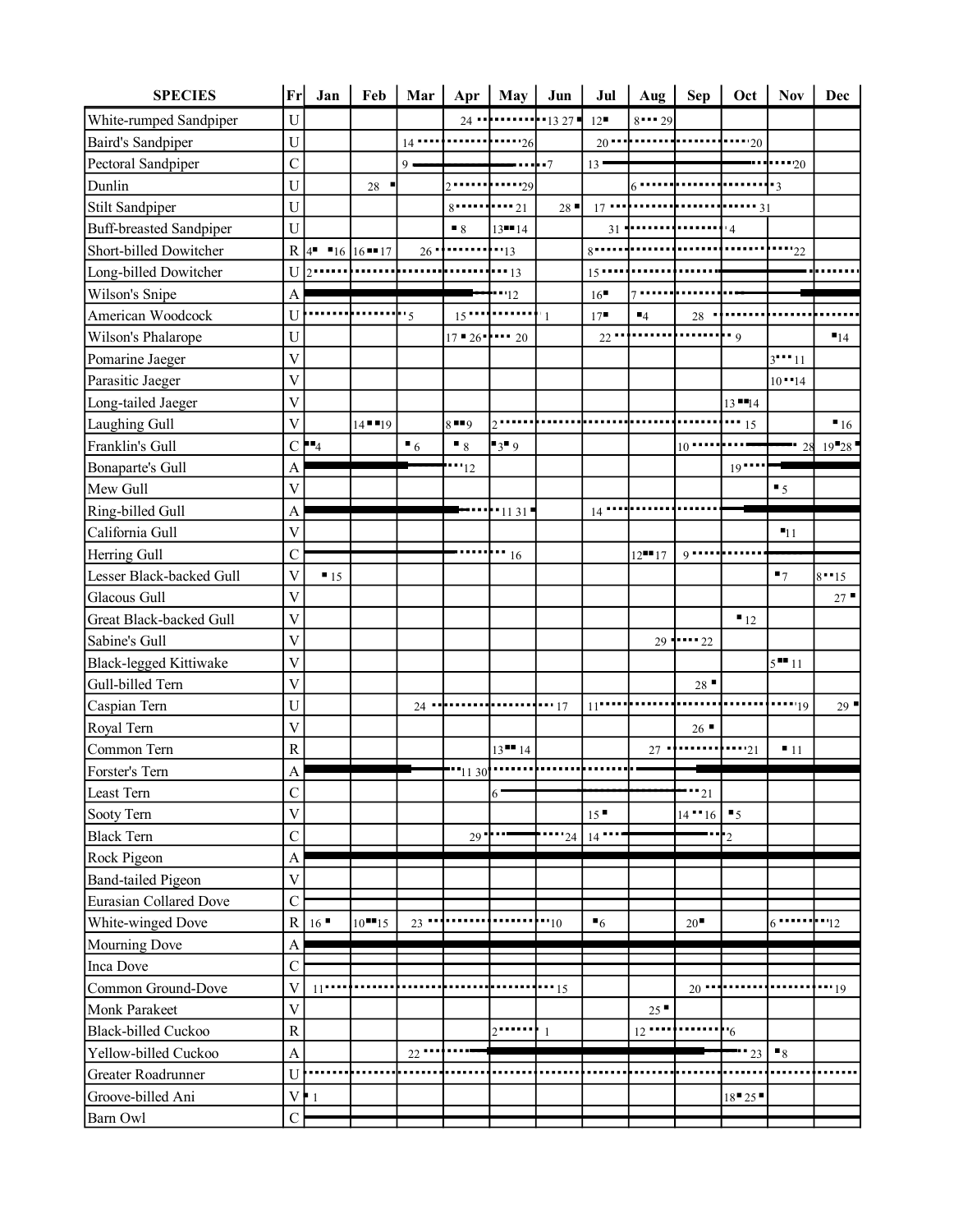|                                      | Fr                          | Jan            | Feb               | Mar           | Apr           | May           | Jun       | Jul   | Aug    | <b>Sep</b>     | Oct              | <b>Nov</b>           | Dec                      |
|--------------------------------------|-----------------------------|----------------|-------------------|---------------|---------------|---------------|-----------|-------|--------|----------------|------------------|----------------------|--------------------------|
| Eastern Screech-Owl                  | $\mathcal{C}$               |                |                   |               |               |               |           |       |        |                |                  |                      |                          |
| Great Horned Owl                     | $\mathcal{C}$               |                |                   |               |               |               |           |       |        |                |                  |                      |                          |
| Snowy Owl                            | V                           |                | $\cdots$ 21       |               |               |               |           |       |        |                |                  |                      |                          |
| <b>Burrowing Owl</b>                 | $\overline{V}$              |                |                   |               |               |               |           |       |        |                | $\blacksquare$ 5 |                      |                          |
| <b>Barred Owl</b>                    | $\mathcal{C}_{\mathcal{C}}$ |                |                   |               |               |               |           |       |        |                |                  |                      |                          |
| Long-eared Owl                       | $\overline{V}$              | 23             | $\blacksquare$ 17 |               |               |               |           |       |        |                |                  |                      |                          |
| Short-eared Owl                      | $\mathbf U$                 |                |                   |               | '''11         |               |           |       |        |                | 15"              |                      |                          |
| Common Nighthawk                     | C                           |                | $\blacksquare$ 5  |               |               |               |           |       |        |                |                  |                      | - 14                     |
| Chuck-will's Widow                   | $\mathcal{C}$               |                |                   |               | 5             |               |           | $-28$ |        | 21             |                  |                      |                          |
| Whip-poor-will                       | $\mathbb{R}$                |                |                   | 26            | 20            |               |           |       | $17 -$ |                | $\cdots_{19}$    |                      |                          |
| Chimney Swift                        | $\overline{A}$              |                |                   | $6 -$         |               |               |           |       |        |                |                  | $\cdot$ <sup>4</sup> |                          |
| Vaux's Swift                         | V                           | $\blacksquare$ |                   |               |               |               |           |       |        |                |                  |                      |                          |
| Ruby-throat. Hummingbird             | $\overline{A}$              |                | $14 - 21$         | 13            |               |               |           |       |        |                |                  | 28                   |                          |
| Black-chinned Hummingbird            | V                           |                |                   |               |               |               |           |       |        | $\blacksquare$ |                  |                      | $\blacksquare$           |
| Calliope Hummingbird                 | V                           | $4$            |                   |               | $\frac{1}{6}$ |               |           |       |        |                |                  |                      |                          |
| Broad-tailed Hummingbird             | $\mathbf V$                 |                | 14                |               |               |               |           |       |        |                |                  | $4 - 8$              | 26                       |
| Rufous Hummingbird                   | $\mathbf R$                 |                |                   | "26"          |               |               |           |       |        | 28             |                  |                      |                          |
| Allen's Hummingbird                  | $\overline{V}$              |                | $6 - 16$          |               |               |               |           |       |        |                |                  |                      |                          |
| Ringed Kingfisher                    | $\overline{\mathsf{V}}$     |                |                   |               |               |               |           |       |        |                |                  | 21                   | 129                      |
| <b>Belted Kingfisher</b>             | $\mathcal{C}$               |                |                   |               |               |               |           |       |        |                |                  |                      |                          |
| Red-headed Woodpecker                | $\mathsf{C}$                |                |                   |               |               |               |           |       |        |                |                  |                      |                          |
| Red-bellied Woodpecker               | A                           |                |                   |               |               |               |           |       |        |                |                  |                      |                          |
| Yellow-bellied Sapsucker             | $\mathbf{A}$                |                |                   |               |               | $\cdots_{18}$ | 17        |       |        | 13             |                  |                      |                          |
| Downy Woodpecker                     | A                           |                |                   |               |               |               |           |       |        |                |                  |                      |                          |
| Hairy Woodpecker                     | U                           |                |                   |               |               |               |           |       |        |                |                  |                      |                          |
| Red-cockaded Woodpecker              | $\overline{R}$              |                |                   |               |               |               |           |       |        |                |                  |                      |                          |
| Northern flicker                     | A                           |                |                   |               |               |               |           |       |        |                |                  |                      |                          |
| Pileated Woodpecker                  | $\mathcal{C}$               |                |                   |               |               |               |           |       |        |                |                  |                      |                          |
|                                      |                             |                |                   |               |               |               |           |       |        |                |                  |                      |                          |
| Olive-sided Flycatcher               | $\overline{\text{R}}$       |                | $27 -$            |               | $24 -$        | -24           |           | 30    |        |                | $\blacksquare$   |                      |                          |
| Eastern Wood-Peewee                  | $\overline{C}$              | 27             | 16                | 22            |               |               |           |       |        |                |                  | "16"                 | $12 - 31$                |
| Yellow-bellied Flycatcher            | U                           |                |                   |               |               |               | $\cdot$ 5 |       | 13     |                | $\cdots_{14}$    |                      |                          |
| Acadian Flycatcher                   | $\mathbf C$                 |                |                   |               |               |               |           |       |        |                | " ' 13"          |                      |                          |
| Alder Flycatcher                     | U                           |                |                   |               |               | $8 - 27$      |           |       | 6      |                | $\overline{7}$   |                      |                          |
| Willow Flycatcher                    | ${\bf R}$                   |                |                   |               | $22 -$        |               | $-25$     |       | $8 -$  |                | $\cdots$ 16      |                      |                          |
| Least Flycatcher                     | U                           |                | $3 - 16$          |               | 622           | $\cdots$ 29   |           |       | $24 -$ |                |                  |                      | 1                        |
| Gray Flycatcher                      | $\overline{\mathsf{V}}$     | $24 -$         | $\cdots$ 24       |               |               |               |           |       |        |                |                  |                      |                          |
| Eastern Phoebe                       | $\mathcal{C}$               |                |                   |               |               |               |           |       |        |                |                  |                      |                          |
| Say's Phoebe                         | V                           | $21$           | $-8$              |               |               |               |           |       |        |                |                  |                      |                          |
| Vermilion flycatcher                 | V                           |                |                   | $-31$         |               |               |           |       |        |                | $3^{\bullet}$    |                      |                          |
| Ash-throated Flycatcher              | $\overline{\mathsf{V}}$     |                |                   |               |               |               |           |       |        |                |                  |                      |                          |
| Great Crested Flycatcher             | $\overline{C}$              |                |                   | $27 -$        |               |               |           |       |        |                | $-4$             |                      |                          |
| Couch's Kingbird                     | V                           | $3 - 129$      |                   |               |               |               |           |       |        |                | 12               | $7 - -$              | $2^{\circ}$              |
| Couch's/Trop. Kingbird               | $\mathbf V$                 |                |                   |               |               | $-11$         |           |       |        |                |                  |                      |                          |
|                                      | U                           |                |                   |               | 15            |               |           |       |        |                | '4               |                      |                          |
| Western Kingbird<br>Eastern Kingbird | $\mathbf{A}$                |                |                   | $15 - 26$     |               |               |           |       |        |                | $\cdots$ 15      | $10$ <sup>-13</sup>  |                          |
| Scissor-tailed Flycatcher            | $\mathbf{A}$                |                |                   | $15$ $\cdots$ |               |               |           |       |        |                |                  | 23                   | $15$ <sup>-19</sup> $19$ |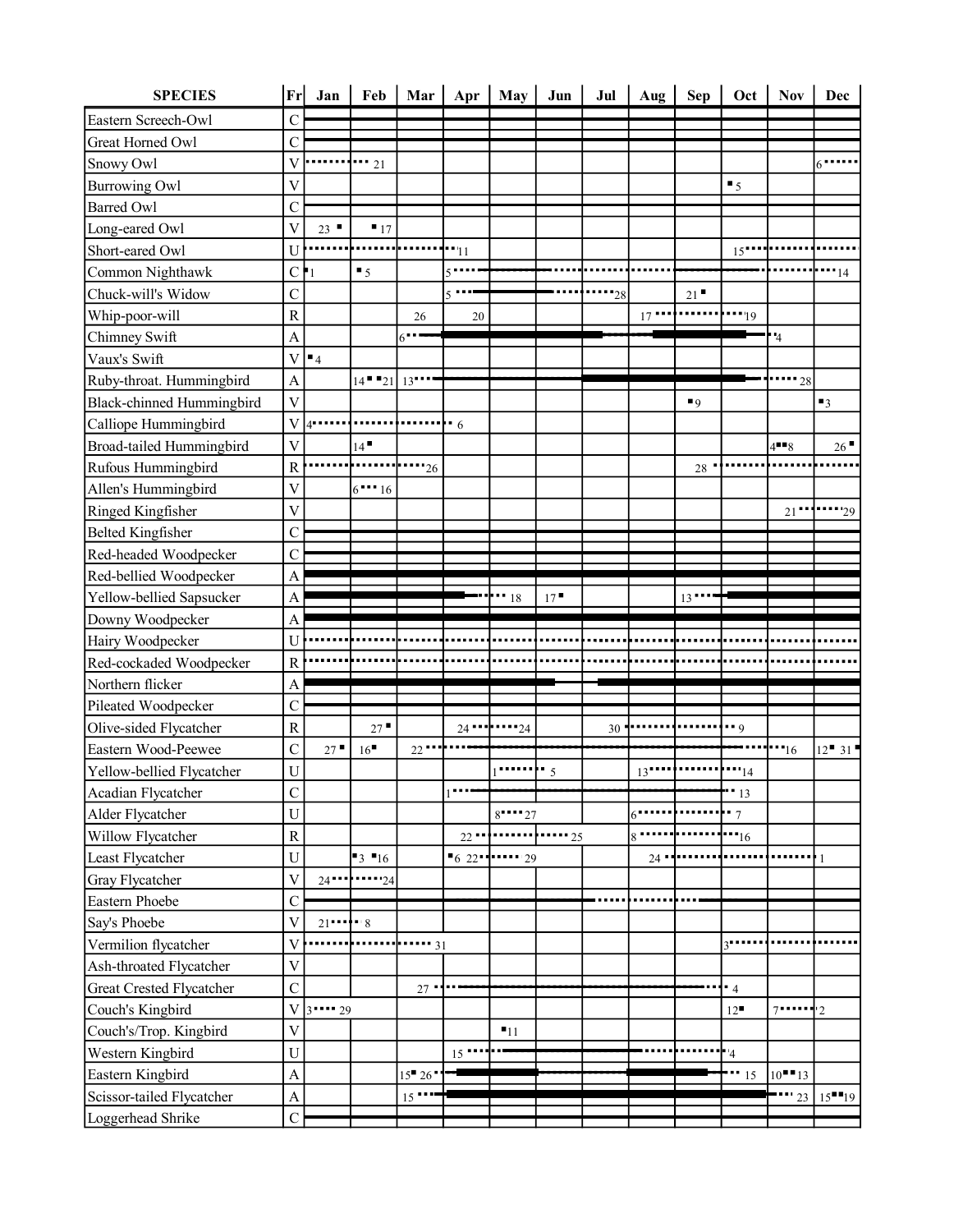| <b>SPECIES</b>               |                         | Fr Jan              | Feb       | Mar           |               | Apr   May      | Jun | Jul      | Aug $\vert$ | Sep             | Oct                      | $\bf Nov$                      | Dec                        |
|------------------------------|-------------------------|---------------------|-----------|---------------|---------------|----------------|-----|----------|-------------|-----------------|--------------------------|--------------------------------|----------------------------|
| White-eyed Vireo             |                         | $A \rightarrow 3,4$ | $4$       |               |               |                |     |          |             |                 |                          | $\cdot$ 6<br>29'               | $\cdots$ 25                |
| <b>Bell's Vireo</b>          | $\overline{R}$          |                     |           |               | $20$ $-$      |                |     |          |             | $-20$           | $9^{\bullet}$            | $10$ <sup><math>-</math></sup> | 17                         |
| Yellow-throated Vireo        | $\overline{C}$          |                     |           | 16            |               |                |     |          |             |                 | ш<br>30                  |                                |                            |
| <b>Blue-headed Vireo</b>     | $\overline{C}$          |                     |           |               |               | -13            |     |          |             | 7.              |                          |                                |                            |
| Warbling vireo               | $\mathsf{C}$            |                     |           | 27            |               |                |     |          |             |                 | ''13                     |                                |                            |
| Philadelphia vireo           | U                       |                     |           |               |               |                |     |          |             |                 | $\cdots$ 23              |                                |                            |
| Red-eyed Vireo               | $\overline{A}$          |                     |           | 25            |               |                |     |          |             |                 | $20 - 30$                |                                |                            |
| <b>Blue Jay</b>              | A                       |                     |           |               |               |                |     |          |             |                 |                          |                                |                            |
| American Crow                | A                       |                     |           |               |               |                |     |          |             |                 |                          |                                |                            |
| <b>Fish Crow</b>             | A                       |                     |           |               |               |                |     |          |             |                 |                          |                                |                            |
| Horned Lark                  | $\mathcal{C}$           |                     |           |               |               |                |     |          |             |                 |                          |                                |                            |
| Purple Martin                | $\overline{A}$          | 28                  |           |               |               |                |     |          |             |                 | $\mathbf{F}^{\bullet}$ 6 |                                |                            |
| <b>Tree Swallow</b>          |                         | $C = 1,4,28$        |           |               |               |                |     |          |             |                 |                          |                                | $\cdot \cdot$ <sub>6</sub> |
| N. Rough-winged Swallow      | $\mathbf{A}$            |                     | 20        |               |               |                |     |          |             |                 |                          | $+6$                           |                            |
| <b>Bank Swallow</b>          | U                       |                     |           |               |               | $\cdots$ 26    |     | $10 - 1$ |             |                 | - 9                      | $\mathbf{1}$                   |                            |
| <b>Cliff Swallow</b>         | A                       |                     |           | 6             |               |                |     |          |             |                 | $6 \t31$ 1               | 28                             |                            |
| <b>Barn Swallow</b>          | A                       |                     | 27        |               |               |                |     |          |             |                 |                          | $\cdots_{24}$                  |                            |
| Carolina Chickadee           | A                       |                     |           |               |               |                |     |          |             |                 |                          |                                |                            |
| <b>Tufted Titmouse</b>       | A                       |                     |           |               |               |                |     |          |             |                 |                          |                                |                            |
| Red-breasted Nuthatch        | U                       |                     |           |               |               | $-10$          |     |          |             | $20 -$          |                          |                                |                            |
| White-breasted Nuthatch      | $\mathcal{C}$           |                     |           |               |               |                |     |          |             |                 |                          |                                |                            |
| Brown-headed Nuthatch        | $\mathcal{C}$           |                     |           |               |               |                |     |          |             |                 |                          |                                |                            |
| <b>Brown Creeper</b>         | $\mathbf C$             |                     |           |               | $-4$ $-15$    |                |     |          |             | 22              | 8                        |                                |                            |
| Carolina Wren                | A                       |                     |           |               |               |                |     |          |             |                 |                          |                                |                            |
| Rock Wren                    | $\overline{\mathsf{V}}$ |                     |           |               |               |                |     |          |             |                 | 18                       |                                |                            |
| Bewick's Wren                | U                       |                     |           | $\cdots_{23}$ |               |                |     | 26       |             | 27              |                          |                                |                            |
| House Wren                   | C                       |                     |           |               |               | $\cdots$       |     |          | $7 - 19$    | $4 -$           |                          |                                |                            |
| Winter Wren                  | $\mathbf C$             |                     |           |               | $\cdots$ 29   |                |     |          |             |                 |                          |                                |                            |
| Sedge Wren                   | $\mathcal{C}$           |                     |           |               |               | 15             |     |          |             | 16 <sup>1</sup> |                          |                                |                            |
| Marsh Wren                   | $\overline{C}$          |                     |           |               |               | 16             |     |          |             | 15              |                          |                                |                            |
| Golden-crowned Kinglet       | $\overline{C}$          |                     |           |               | $\cdots$ 16   |                |     |          |             |                 |                          |                                |                            |
| Ruby-crowned Kinglet         | A                       |                     |           |               |               | $-20$          |     |          |             |                 |                          |                                |                            |
| <b>Blue-gray Gnatcatcher</b> | A                       |                     |           |               |               |                |     |          |             |                 |                          |                                |                            |
| Northern Wheatear            | $\bar{\mathsf{V}}$      |                     |           |               | 20            |                |     |          |             |                 | $\blacksquare_4$         |                                |                            |
| Eastern Bluebird             | A                       |                     |           |               |               |                |     |          |             |                 |                          |                                |                            |
| Veery                        | $\mathbf R$             |                     |           |               | 25            | '28            |     |          |             |                 |                          |                                |                            |
| Gray-cheeked Thrush          | $\mathbf U$             |                     |           | 30            | 17            | 28             |     |          |             |                 | $14$ $131$               |                                |                            |
| Swainson's Thrush            | U                       |                     |           |               | $6^{\bullet}$ | 28             |     |          |             |                 | $\cdots$ 17              |                                |                            |
| Hermit Thrush                | $\overline{C}$          |                     |           |               |               | $\blacksquare$ |     |          |             |                 |                          |                                |                            |
| Wood Thrush                  | $\mathbf C$             |                     |           | $28\,$        |               |                |     |          |             |                 | $^{\bullet}$ 10          |                                |                            |
| American Robin               | A                       |                     |           |               |               |                |     |          |             |                 |                          |                                |                            |
| Gray Catbird                 | $\overline{C}$          |                     |           |               |               |                |     |          |             |                 |                          |                                |                            |
| Northern Mockingbird         | A                       |                     |           |               |               |                |     |          |             |                 |                          |                                |                            |
| Sage Thrasher                | V                       |                     | $14 - 16$ |               |               |                |     |          |             |                 |                          |                                |                            |
| <b>Brown Thrasher</b>        | A                       |                     |           |               |               |                |     |          |             |                 |                          |                                |                            |
|                              |                         |                     |           |               |               |                |     |          |             |                 |                          |                                |                            |
| European Starling            | A                       |                     |           |               |               |                |     |          |             |                 |                          |                                |                            |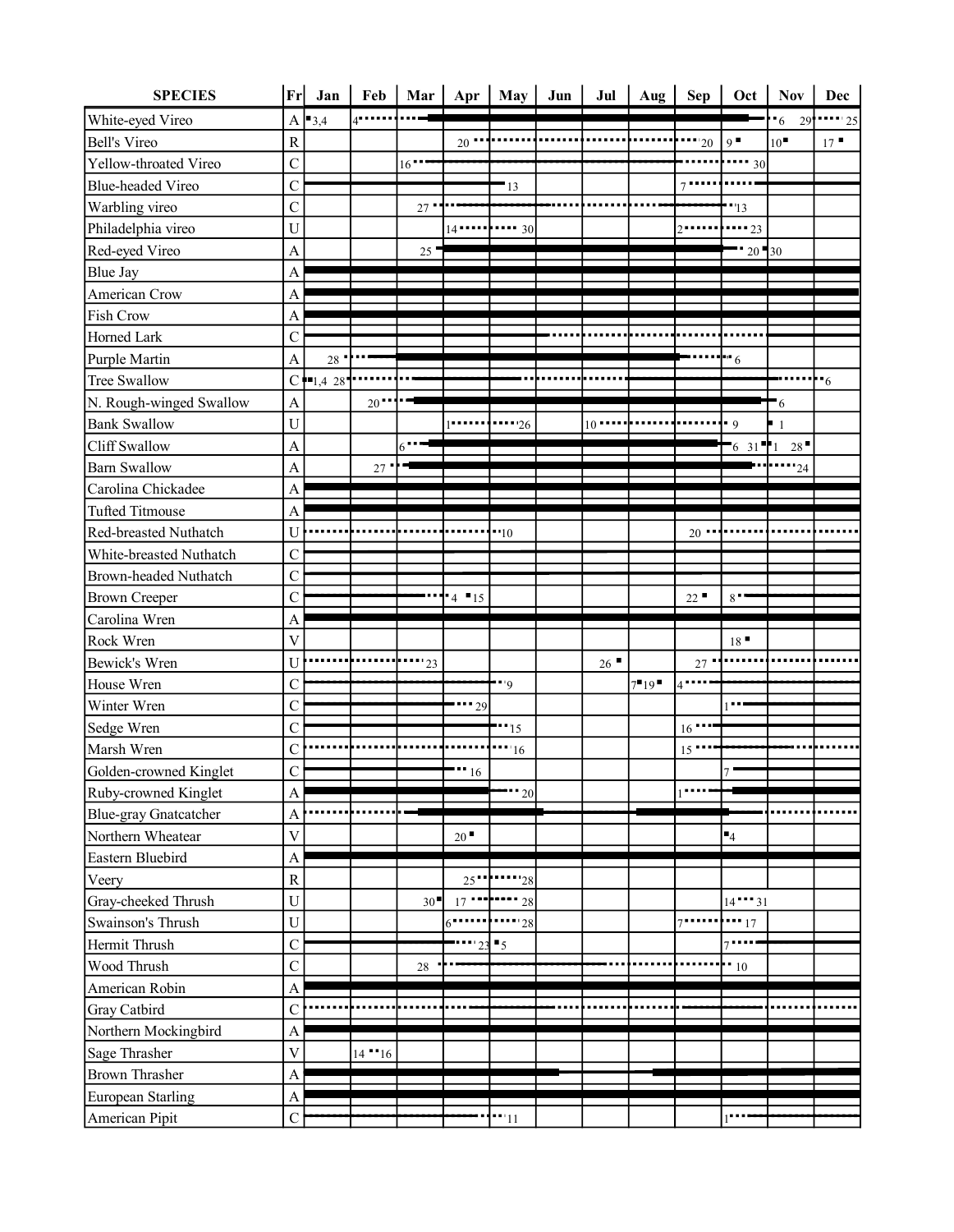| <b>SPECIES</b>             | Fr                        | Jan          | Feb               | Mar                 | Apr             |                                              | May Jun                       | Jul         | Aug $\vert$                   | Sep               | Oct                  | Nov            | Dec                |
|----------------------------|---------------------------|--------------|-------------------|---------------------|-----------------|----------------------------------------------|-------------------------------|-------------|-------------------------------|-------------------|----------------------|----------------|--------------------|
| Sprague's Pipit            | U                         |              |                   |                     | $\cdots$ 26     |                                              |                               |             |                               | 20                | $4^{\bullet}$        |                |                    |
| Cedar Waxwing              | $\mathbf{A}$              |              |                   |                     |                 |                                              | $\blacksquare_5$              |             |                               | 10                |                      |                |                    |
| Blue-winged Warbler        | U                         |              |                   | $26$ $\blacksquare$ |                 | $\cdots$ $\cdots$ 12                         |                               |             | 6                             |                   | $3 - 12$             |                |                    |
| Golden-winged Warbler      | U                         |              |                   |                     | $18$ $\cdots$   | $\cdots$ 19                                  |                               |             |                               | $23$ $\cdots$ 5   |                      |                |                    |
| Tennessee Warbler          | $\mathcal{C}$             |              |                   | $21$ $\cdots$       |                 | $\cdots$ 27                                  |                               |             | 12                            |                   |                      |                |                    |
| Orange-crowned Warbler     | $\mathcal{C}$             |              |                   |                     |                 | $-10$                                        |                               |             |                               | $14 - 26$         |                      |                |                    |
| Nashville Warbler          | U                         |              |                   | $_{19}$             |                 | $\blacksquare$ $\blacksquare$ $\blacksquare$ |                               |             | $14 - 30$                     |                   |                      | $\cdots_{20}$  |                    |
| Northern Parula            | $\mathbf C$               |              |                   | $2$                 |                 |                                              |                               |             |                               |                   | $-24$                |                |                    |
| <b>Tropical Parula</b>     | $\mathbf V$               |              |                   |                     |                 |                                              |                               |             |                               |                   |                      |                | $27$ $1 \cdot 23$  |
| Yellow Warbler             | $\mathsf{C}$              | 429          |                   |                     | 13              | $-31$                                        |                               | 27"         |                               |                   | $\cdots$ 13          | 29             |                    |
| Chestnut-sided Warbler     | $\overline{C}$            |              |                   |                     | 221             | 31                                           | $\blacksquare$ 11             |             | $27\,$                        |                   | $\cdots$ 11          |                |                    |
| Magnolia Warbler           | $\overline{C}$            |              |                   |                     | 25              | $-27$                                        |                               |             | $14 - 30$ $\cdot \cdot \cdot$ |                   | $\mathbf{r}_{19}$    | 223            |                    |
| Cape May Warbler           | $\overline{\mathsf{V}}$   |              |                   | $\cdot$ 19          |                 | 18                                           |                               |             |                               | 16                |                      |                | 26,27              |
| Blk-throated Blue Warb.    | $\overline{\mathsf{V}}$   |              |                   |                     |                 |                                              |                               |             |                               |                   | $1 - 12$             |                |                    |
| Yellow-rumped Warbler      | $\mathbf{A}$              |              |                   |                     |                 | $-1130$                                      |                               |             |                               | $13$ $\cdots$     |                      |                |                    |
| Black-throated Green Warb. | U                         |              |                   | $15$ $\cdots$       |                 |                                              | 27                            | 19          | $12 -$                        |                   |                      | $-6$           |                    |
| Blackburnian Warbler       | U                         |              |                   |                     | $21 -$          |                                              | $\overline{2}$                |             | $\blacksquare$ 3              | 10,11             | $\blacksquare$ 10    |                |                    |
| Yellow-throated Warbler    | $\overline{C}$            |              |                   | $3 - -$             |                 |                                              |                               |             |                               |                   | $-19$                |                | $23$ $23$ $2$ $11$ |
| Pine Warbler               | A                         |              |                   |                     |                 |                                              |                               |             |                               |                   |                      |                |                    |
| Prairie Warbler            | $\mathcal{C}$             |              |                   |                     | 10 <sup>1</sup> |                                              |                               |             |                               | $\cdots$ 20       |                      |                |                    |
| Palm Warbler               | U                         |              |                   |                     | .               |                                              |                               |             | $\blacksquare$                | ٠.                |                      |                |                    |
| Bay-breasted Warbler       | U                         |              |                   |                     |                 | $23$ $\cdots$ $27$                           |                               |             |                               | 21                |                      |                |                    |
| <b>Blackpoll Warbler</b>   | U                         |              |                   |                     |                 | $18$ $16$                                    |                               |             |                               |                   | $\blacksquare$       |                |                    |
| Cerulean Warbler           | $\overline{R}$            |              | $\blacksquare$ 14 |                     | $11$ $11$ $10$  |                                              |                               |             | 28                            | 28                |                      |                |                    |
| Black-and-white Warbler    | $\overline{C}$            |              | 23                | $5 -$               |                 |                                              |                               |             |                               |                   | $12 - 21$            | $\blacksquare$ |                    |
| American Redstart          | $\overline{C}$            |              |                   | 20                  | $6 - -$         |                                              |                               |             |                               |                   | $\cdots$ 22          |                |                    |
| Prothonotary Warbler       | $\overline{C}$            |              |                   | $8 - 26$            |                 |                                              |                               |             |                               |                   | $\overline{2}$       |                |                    |
| Worm-eating Warbler        | $\overline{\text{R}}$     |              |                   | $29 -$              |                 |                                              |                               |             |                               |                   | $\cdot\cdot\cdot$ 13 |                |                    |
| Swainson's Warbler         | $\mathbf U$               |              |                   | 30                  |                 |                                              |                               | $\cdots$ 16 | $28 -$                        | $\cdots$ 21       |                      |                |                    |
| Ovenbird                   | $\mathbf U$               |              |                   |                     |                 | 21                                           |                               |             |                               |                   |                      |                |                    |
| Northern Waterthrush       | $\overline{C}$            |              |                   |                     |                 | $\cdots_{19}$                                |                               |             |                               |                   |                      |                |                    |
| Louisiana Waterthrush      | $\mathcal{C}$             |              |                   | $10$                |                 |                                              |                               |             | $-24$                         | $\blacksquare$ 17 |                      |                |                    |
| Kentucky Warbler           | $\overline{C}$            |              | $\blacksquare$    |                     |                 |                                              |                               |             |                               |                   | $-18$                |                |                    |
| Connecticut Warbler        | $\ensuremath{\mathsf{V}}$ |              |                   |                     |                 | $5 - 14$                                     |                               |             |                               |                   |                      |                |                    |
| Mourning Warbler           | U                         |              |                   |                     | $17 - 29$       | 27                                           |                               |             | 26'                           |                   |                      | $\cdot$ 5      |                    |
| Common Yellowthroat        | $\mathbf C$               |              |                   |                     |                 |                                              |                               |             |                               |                   |                      |                |                    |
| Hooded Warbler             | $\mathcal{C}$             |              |                   | 21                  |                 |                                              |                               |             |                               |                   | 22                   |                |                    |
| Wilson's Warbler           | U                         | $\mathbf{F}$ |                   |                     | $13 - 16$ 2     |                                              | $23 - 1$                      |             | 23                            |                   | 30                   |                | 29                 |
| Canada Warbler             | $\mathbf U$               |              |                   |                     | $17$ $$         | $\cdots$ $\cdots$ 31                         |                               |             | $20 -$                        |                   | $\overline{3}$       |                |                    |
| Yellow-breasted Chat       | A                         |              |                   |                     | $9 -$           |                                              |                               |             |                               |                   | $-10$                |                |                    |
| Summer Tanager             | $\mathbf C$               |              |                   | 10 27               |                 |                                              |                               |             |                               |                   | 29                   | 12             | $13 -$             |
| <b>Scarlet Tanager</b>     | $\mathbf U$               |              |                   |                     | 6               |                                              | $\overline{\phantom{0}5\,23}$ |             |                               | 10                | $\cdots$ 29          |                |                    |
| Western Tanager            | $\overline{\mathsf{V}}$   |              | 10                | $2^{\bullet}$ 29    |                 | $-12$                                        |                               |             |                               |                   | $-13$                |                |                    |
| Spotted Towhee             | $\mathbb{R}$              |              |                   |                     | $-28$           |                                              |                               |             |                               |                   | $23 -$               |                |                    |
| Eastern Towhee             | $\mathcal{C}$             |              |                   |                     |                 |                                              |                               |             | $-12$                         |                   | $10$ $\cdots$        |                |                    |
| <b>Bachman's Sparrow</b>   | $\mathbf R$               |              |                   |                     |                 |                                              |                               |             |                               |                   |                      |                |                    |
| American Tree Sparrrow     | $\ensuremath{\mathsf{V}}$ |              | 8,10              |                     |                 |                                              |                               |             |                               |                   | 31                   |                |                    |
|                            |                           |              |                   |                     |                 |                                              |                               |             |                               |                   |                      |                |                    |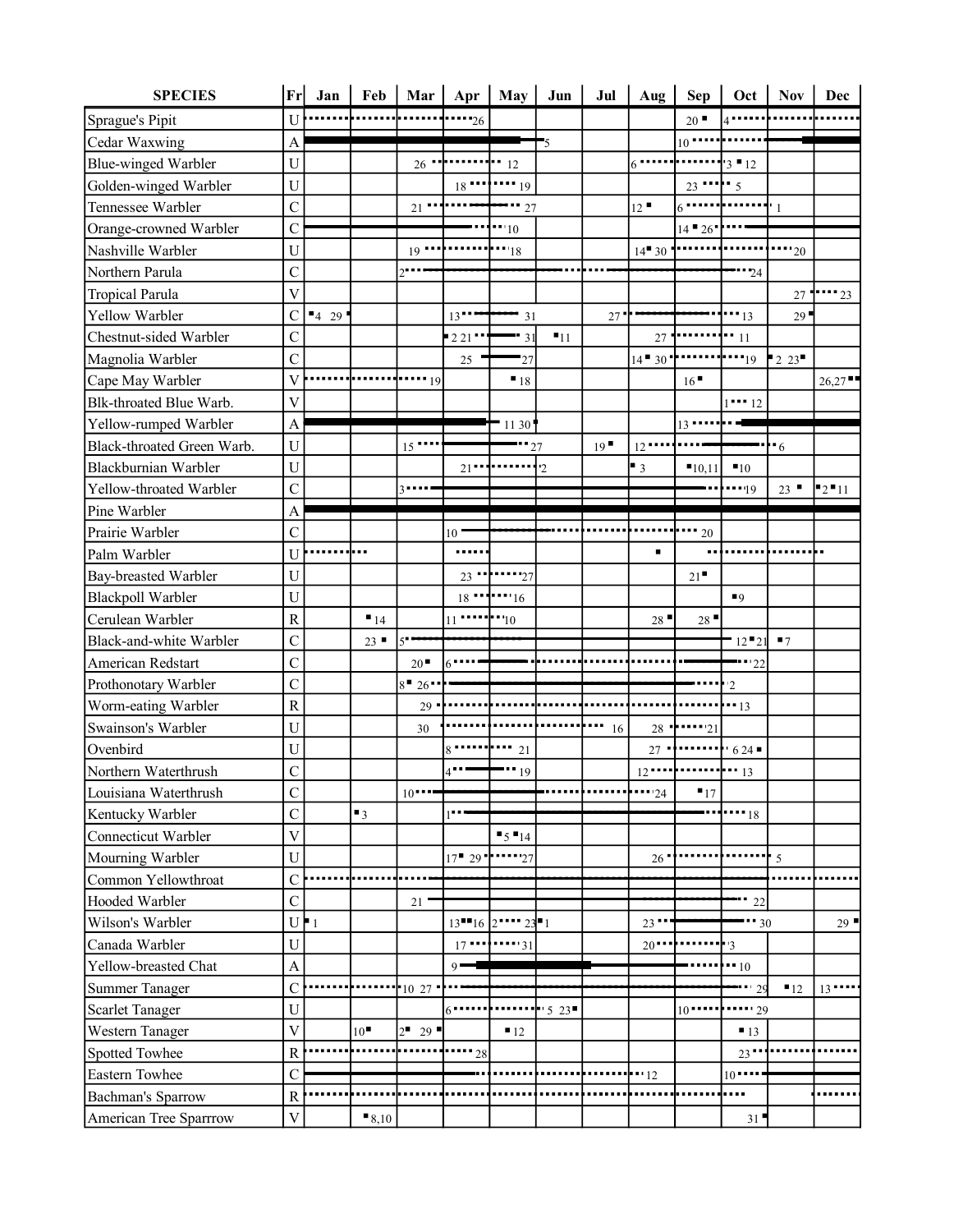| <b>SPECIES</b>                          | Fr                        | Jan                 | Feb                   | Mar                | Apr                                 | May                | Jun | Jul | Aug           | <b>Sep</b>            | Oct                           | <b>Nov</b>     | <b>Dec</b>              |
|-----------------------------------------|---------------------------|---------------------|-----------------------|--------------------|-------------------------------------|--------------------|-----|-----|---------------|-----------------------|-------------------------------|----------------|-------------------------|
| Chipping Sparrow                        | $\mathbf{A}$              |                     |                       |                    |                                     |                    |     |     |               |                       |                               |                |                         |
| Clay-colored Sparrow                    | $\mathbf R$               |                     |                       |                    | $14$ $\cdots$                       | -1                 |     |     |               |                       |                               |                |                         |
| Field sparrow                           | A                         |                     |                       |                    |                                     |                    |     |     |               |                       |                               |                |                         |
| Vesper Sparrow                          | $\mathsf{C}$              |                     |                       |                    | $\blacksquare$ 19<br>$\overline{7}$ | 12                 |     |     |               |                       | 21                            |                |                         |
| Lark Sparrow                            | $\mathsf{C}$              |                     |                       |                    |                                     |                    |     |     |               |                       |                               |                |                         |
| <b>Black-throated Sparrow</b>           | $\overline{\mathsf{V}}$   |                     |                       |                    |                                     |                    |     |     |               |                       | 27                            |                |                         |
| Savannah sparrow                        | $\mathbf{A}$              |                     |                       |                    |                                     | $-24$              |     |     |               | 12                    |                               |                |                         |
| Grasshopper sparrow                     | $\mathbf R$               |                     |                       |                    | 11                                  |                    |     |     | 25            |                       |                               |                |                         |
| Henslow's Sparrow                       | U                         |                     |                       | $-5$               |                                     |                    |     |     |               |                       |                               |                |                         |
| LeConte's Sparrow                       | $\mathsf{C}$              |                     |                       |                    |                                     | $\cdot$ 6          |     |     |               |                       |                               |                |                         |
| Nelson's Sharp-tailed Sp.               | ${\bf R}$                 | $-4$                |                       |                    |                                     |                    |     |     |               | $24 -$                |                               | 15             |                         |
| Fox Sparrow                             | $\overline{C}$            |                     |                       | ''28               | $-12$                               |                    |     |     |               |                       | $14$ $\overline{\phantom{1}}$ |                |                         |
| Song Sparrow                            | $\overline{A}$            |                     |                       |                    |                                     | $\cdot \cdot_{11}$ |     |     |               | 24                    |                               |                |                         |
| Lincoln's Sparrow                       | $\mathsf{C}$              |                     |                       |                    |                                     | $\cdots$ 27        |     |     |               | $18$ $\blacksquare$   |                               |                |                         |
| Swamp Sparrow                           | $\boldsymbol{A}$          |                     |                       |                    |                                     | "11                |     |     |               | $22$ $\blacksquare$   |                               |                |                         |
| White-throated Sparrow                  | $\mathbf{A}$              |                     |                       |                    |                                     | $-30$              |     |     | 21            |                       |                               |                |                         |
| Harris' Sparrow                         | $\mathbf R$               |                     |                       |                    | 29                                  |                    |     |     |               |                       | 27                            |                |                         |
| White-crowned Sparrow                   | $\mathbf{A}$              |                     |                       |                    |                                     | $-16$              |     |     |               |                       | $8 - -$                       |                |                         |
| Golden-crowned Sparrow                  | $\overline{\mathsf{V}}$   |                     |                       |                    |                                     |                    |     |     |               |                       |                               |                |                         |
| Dark-eyed Junco                         | $\mathbf{A}$              |                     |                       |                    |                                     | $-10$              |     |     |               |                       | $20-1$                        |                |                         |
| Lapland Longspur                        | U                         |                     |                       | "20"               |                                     |                    |     |     |               |                       |                               |                |                         |
| Smith's Longspur                        | $\mathbf R$               |                     |                       |                    |                                     |                    |     |     |               |                       |                               | 22             |                         |
| Chestnut-collared Longspur              | $\mathbf V$               |                     |                       |                    |                                     |                    |     |     |               |                       | 18                            |                |                         |
|                                         |                           |                     |                       |                    |                                     |                    |     |     |               |                       |                               |                |                         |
| Northern Cardinal                       | A                         |                     |                       |                    |                                     |                    |     |     |               |                       |                               |                |                         |
| Rose-breasted Grosbeak                  | $\mathbf C$               | 31                  | $\blacksquare$        |                    | $4 -$                               | 20                 | 23  |     |               |                       |                               |                | $\blacksquare$ 20<br>4∎ |
| <b>Black-headed Grosbeak</b>            | $\overline{\mathsf{V}}$   | $26$ $\blacksquare$ | $\cdot \cdot \cdot_6$ | $\mathbf{r}_2$     |                                     | $\blacksquare$     |     |     |               |                       |                               |                |                         |
| <b>Blue Grosbeak</b>                    | $\mathbf C$               |                     | $-11$                 | 31                 |                                     |                    |     |     |               |                       | $-24$                         |                |                         |
|                                         | $\overline{\mathsf{V}}$   |                     |                       |                    | 28                                  |                    |     |     |               |                       |                               |                |                         |
| Lazuli Bunting<br><b>Indigo Bunting</b> | $\mathbf{A}$              |                     |                       | $10$ $\cdots$      |                                     |                    |     |     |               |                       |                               | "16"           | $\blacksquare$          |
| <b>Painted Bunting</b>                  | $\mathcal{C}$             |                     |                       |                    |                                     |                    |     |     |               |                       | 20                            |                |                         |
| Dickcissel                              | $\overline{A}$            | 26                  | $22$                  |                    |                                     |                    |     |     |               |                       |                               | 26 25,27 14 15 |                         |
| <b>Bobolink</b>                         | ${\bf U}$                 |                     |                       |                    | 22                                  | $-19$              |     |     |               |                       |                               |                |                         |
| Red-winged blackbird                    | A                         |                     |                       |                    |                                     |                    |     |     |               |                       |                               |                |                         |
| Eastern Meadowlark                      | $\mathbf{A}$              |                     |                       |                    |                                     |                    |     |     |               |                       |                               |                |                         |
| Western Meadowlark                      | U                         |                     |                       |                    |                                     | $\cdot$ 17         |     |     |               |                       | 16                            |                |                         |
| Yellow-headed Blackbird                 | ${\bf R}$                 | 15                  |                       |                    | 12                                  | $-16$              |     |     |               |                       |                               | $-4,8$         |                         |
| <b>Rusty Blackbird</b>                  | $\mathbf U$               |                     |                       | 30                 | $\blacksquare$ 16                   |                    |     |     |               | 20                    | $12$ .                        |                |                         |
| Brewer's Blackbird                      | $\mathcal{C}$             |                     |                       |                    |                                     | $-12$              |     |     |               | $18$ <sup>-1</sup> 19 |                               |                |                         |
| Common Grackle                          | A                         |                     |                       |                    |                                     |                    |     |     |               |                       |                               |                |                         |
| Great-tailed Grackle                    | $\mathbf U$               | 23                  |                       | $11$ <sup>**</sup> |                                     |                    |     |     | $\cdots_{12}$ |                       |                               |                | $20\,$                  |
| Brown-headed Cowbird                    | $\mathbf{A}$              |                     |                       |                    |                                     |                    |     |     |               |                       |                               |                |                         |
| Orchard Oriole                          | $\mathcal{C}$             |                     |                       | $\blacksquare$     | ı.                                  |                    |     |     |               | "18"                  | $\blacksquare$ 10             |                |                         |
| <b>Bullock's Oriole</b>                 | $\overline{\mathbf{V}}$   |                     | $\blacksquare$        |                    |                                     |                    |     |     |               |                       |                               |                |                         |
|                                         | А                         | $-425 - 6$          |                       |                    |                                     |                    |     |     |               |                       | 23                            |                | 24                      |
| <b>Baltimore Oriole</b><br>Purple Finch | $\mathbf U$               |                     |                       |                    |                                     | $20^{\circ}$       | 15  |     |               | $15$ $-20$            | 31                            |                |                         |
| House Finch                             | $\boldsymbol{\mathsf{A}}$ |                     |                       |                    |                                     |                    |     |     |               |                       |                               |                |                         |